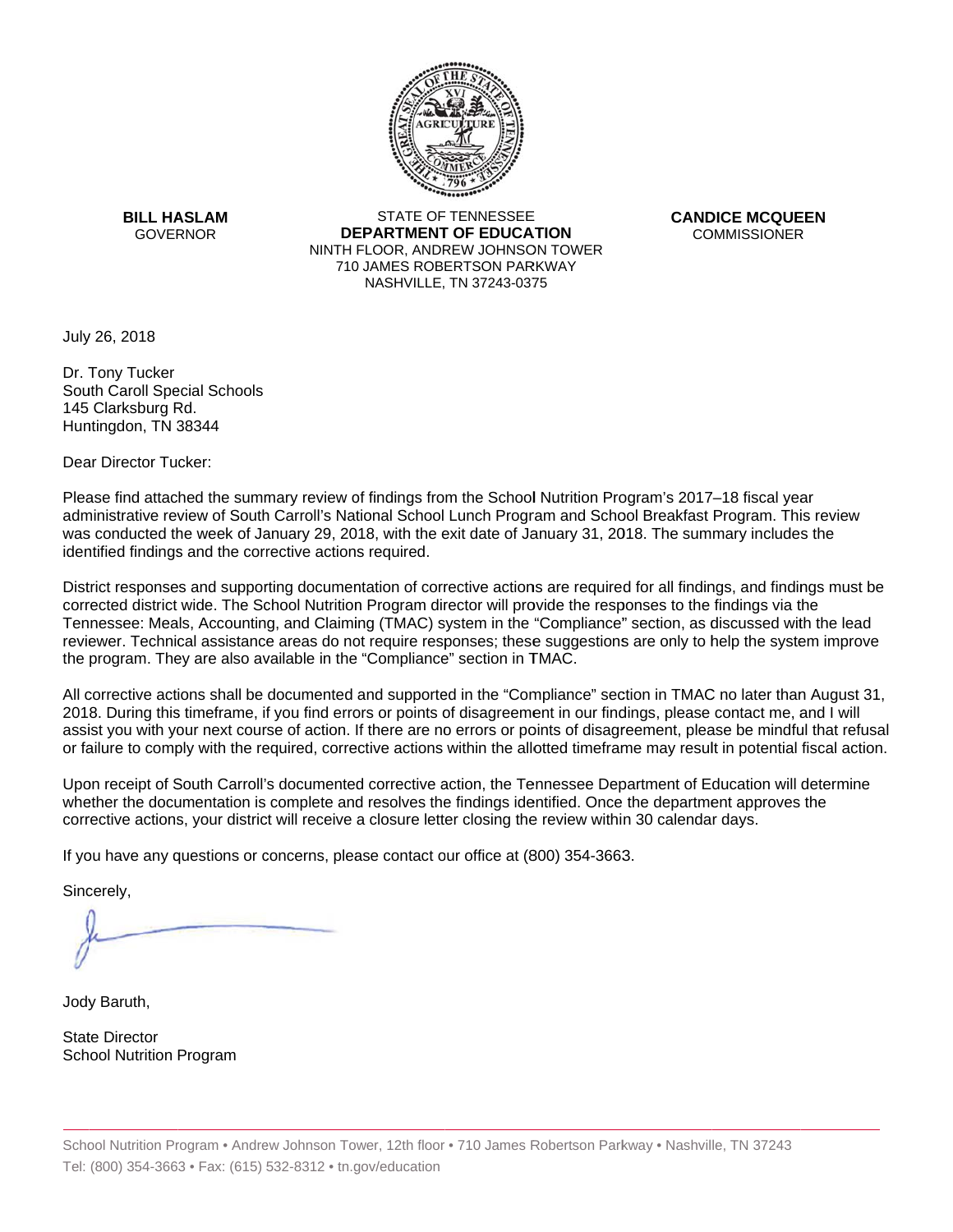

## **South Carroll Co SSD (095)**

**Review ID: 862**

## **Exit Conference Date: 1/31/2018**

Review Year: 2018

Month of Review: December

Lead Reviewer: Stephanie Dyer

| <b>Findings ID</b><br><b>Finding Description</b><br><b>Required Corrective Action</b><br>Area |
|-----------------------------------------------------------------------------------------------|
|-----------------------------------------------------------------------------------------------|

## **SFA - Level Findings**

| $100 -$<br>Certification<br>and Benefit<br>Issuance            | $V-0100$ | There were errors in application<br>processing. Three incomplete<br>applications were approved for<br>benefits and one application<br>was approved free that should<br>have been reduced. | Notify the households of the benefit change<br>and upload a copy of the roster to show dates<br>and the notification letter to parents for<br>corrective action.                                          |
|----------------------------------------------------------------|----------|-------------------------------------------------------------------------------------------------------------------------------------------------------------------------------------------|-----------------------------------------------------------------------------------------------------------------------------------------------------------------------------------------------------------|
| $1200 -$<br>Professional<br>Standards                          | $V-1200$ | School nutrition staff had not<br>completed their required eight<br>hours of professional training<br>for the year.                                                                       | Develop a plan to train staff before the end of<br>the school year. Upload agenda and sign-in<br>sheets of the conducted meetings to<br>demonstrate compliance.                                           |
| $1200 -$<br>Professional<br><b>Standards</b>                   | $V-1200$ | Professional training hours were<br>not being tracked.                                                                                                                                    | Implement a mechanism for tracking training<br>hours and upload a copy of the tool or<br>printout from an electronic system to<br>demonstrate compliance with the professional<br>standards requirements. |
| $1600 -$<br>School<br><b>Breakfast</b><br>and SFSP<br>Outreach | $V-1600$ | Families were not informed of<br>the availability and location of<br>free summer meals.                                                                                                   | Advertise the availability and location of free<br>summer meals and upload a copy of the<br>advertisement for corrective action.                                                                          |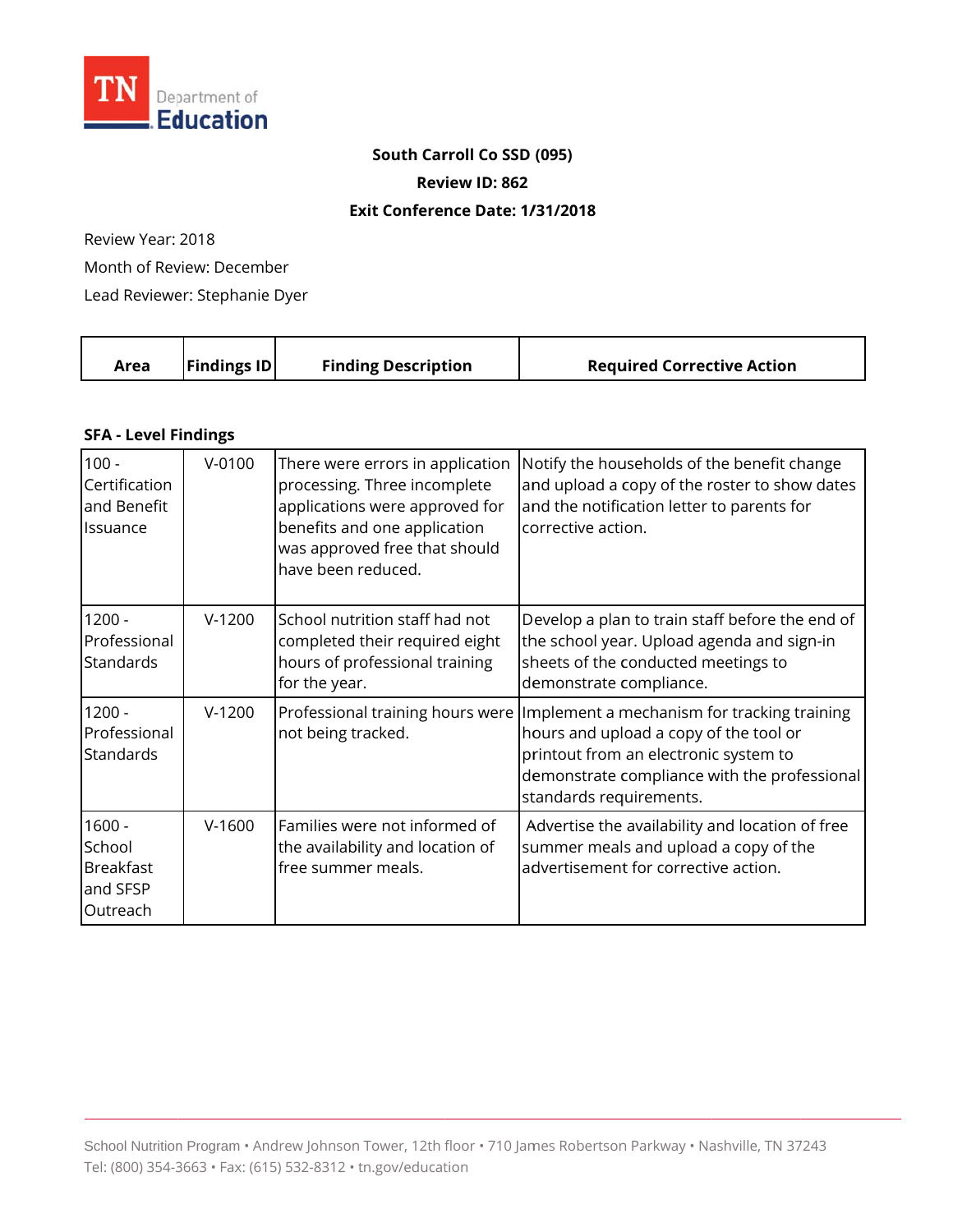

| $700 -$<br>Resource<br>Management<br>(2018) | $V-0700$ | Revenues and expenses for<br>school year 2016-2017 at the<br>did not match the annual audit<br>report. | Investigate the discrepancy to determine the<br>variances between the 2016-2017 financial<br>School Food Authority (SFA) level information in Tennessee Meals Accounting<br>and Claiming (TMAC) vs. the 2016-2017 annual<br>audit report to the state agency. Upload<br>documentation explaining the difference and<br>contact the state agency to make the<br>appropriate adjustments. |
|---------------------------------------------|----------|--------------------------------------------------------------------------------------------------------|-----------------------------------------------------------------------------------------------------------------------------------------------------------------------------------------------------------------------------------------------------------------------------------------------------------------------------------------------------------------------------------------|
| $700 -$<br>Resource<br>Management<br>(2018) | V-0700   | The adult meal price for lunch<br>and breakfast was not in<br>782-5 Rev 1.                             | Increase the adult meal price charged for<br>breakfast and lunch using the formula stated<br>compliance with FNS Instruction   in the FNS Instruction 782-5 Rev 1. Attach a<br>copy of the district communication to the staff<br>regarding the adult meal price increases.                                                                                                             |

## Site - Level Findings: Clarksburg School (0005)

| 1100 - Smart<br>Snacks in<br>School<br>(2018)                        | $V-1100$ | The sale of food to students<br>during the school day exceeded<br>the state established fundraiser<br>limit of 20 days per semester.<br>The Future Farmers of America<br>club sold chocolate candy bars<br>for 24 days during the fall<br>semester. | Share TCA rule 0520-01-06 and the Smart<br>Snack final rule with school leadership and<br>implement a procedure to limit the sale of<br>food or beverages to no more than 20 days<br>per semester. Upload a copy of the<br>communication to demonstrate compliance. |
|----------------------------------------------------------------------|----------|-----------------------------------------------------------------------------------------------------------------------------------------------------------------------------------------------------------------------------------------------------|---------------------------------------------------------------------------------------------------------------------------------------------------------------------------------------------------------------------------------------------------------------------|
| 1400 - Food<br>Safety                                                | $V-1400$ | Vegetables were not listed on<br>the temperature logs for the<br>review month of December.                                                                                                                                                          | Retrain staff on the proper procedures for<br>documenting food temperatures. Upload one<br>month of logs for corrective action.                                                                                                                                     |
| 400 - Meal<br>Components<br>land<br>Quantities -<br><b>Breakfast</b> | $V-0400$ | The honey bun did not meet the<br>whole grain requirements and<br>was not listed on the whole<br>grain waiver.                                                                                                                                      | Revise the whole grain waiver or replace with<br>a different whole grain compliant bun and<br>upload documentation for corrective action.                                                                                                                           |
| 400 - Meal<br>Components<br>and<br>Quantities -<br>Lunch             | $V-0400$ | for reimbursement on the day<br>of review did not contain all the<br>required meal components.<br>It was missing a 1/2 cup fruit or<br>vegetable.                                                                                                   | One meal observed and counted Provide offer vs. serve training to all staff and<br>document for corrective action with an agenda<br>and sign-in sheet.                                                                                                              |